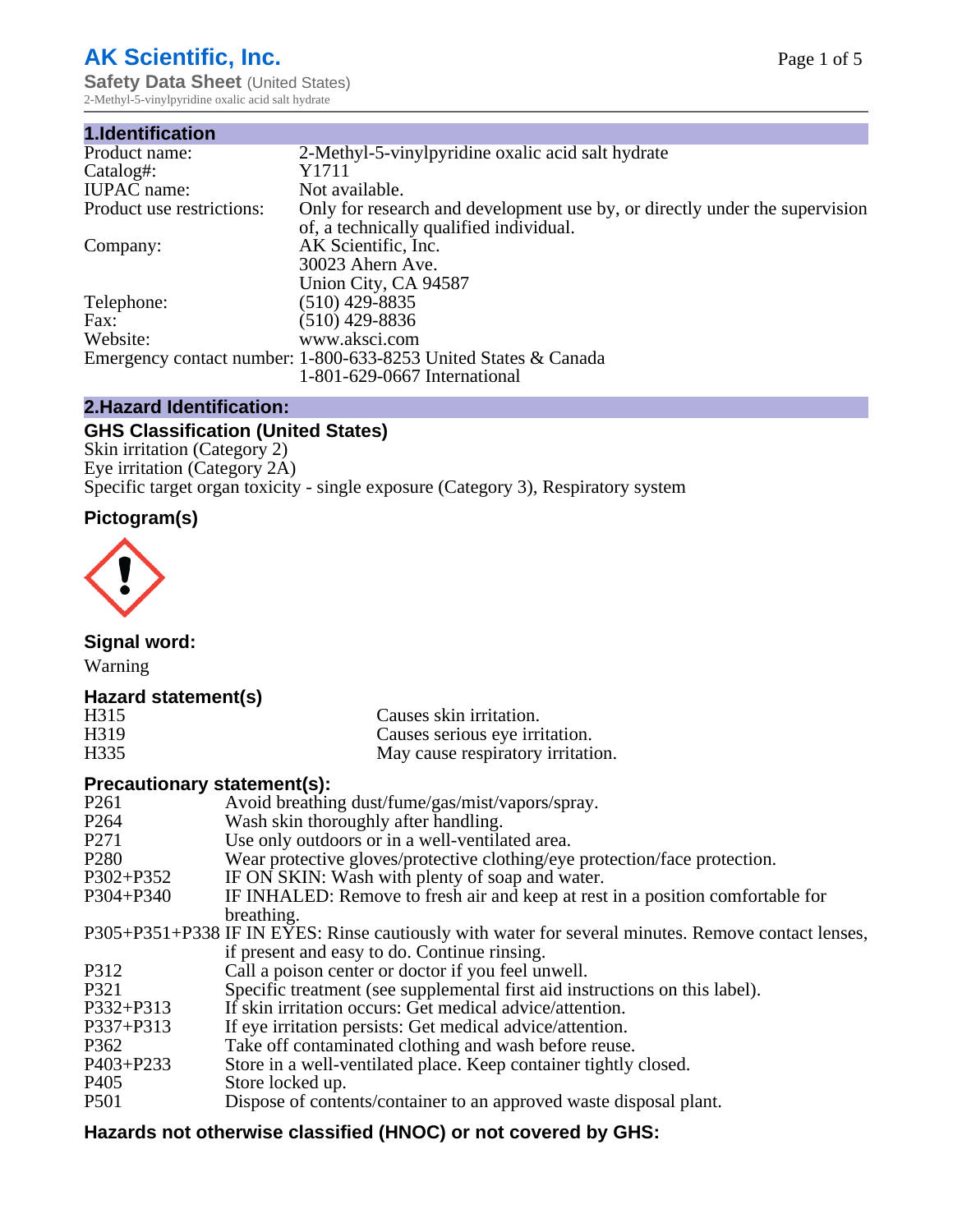#### None

#### **3.Composition/Information on Ingredients**

Synonyms: Not available. CAS#: Not available. Purity: 98% (HPLC)<br>EC: Not available. Not available.

## **4. First Aid Measures**

**General Information:** Immediately remove any clothing contaminated by the product. Move out of dangerous area. Consult a physician and show this safety data sheet.

**Inhalation:** Move person to fresh air. If not breathing, give artificial respiration. If breathing is difficult, give oxygen. Obtain medical aid.

**Skin contact:** Immediately flush skin with running water for at least 15 minutes while removing contaminated clothing and shoes. Wash clothing before reuse. Obtain medical aid immediately. **Eye contact:** Immediately flush open eyes with running water for at least 15 minutes. Obtain medical aid immediately.

**Ingestion:** Do NOT induce vomiting without medical advice. Rinse mouth with water. Never administer anything by mouth to an unconscious person. Obtain medical aid immediately.

**Most important symptoms and effects, both acute and delayed:** No further information available. Please see sections 2 and 11.

**Indication of any immediate medical attention and special treatment needed:** No further information available.

## **5. Fire Fighting Measures**

**Suitable extinguishing media:** Use water spray, dry chemical, carbon dioxide, or chemical foam. **Specific hazards arising from the chemical:** Carbon oxides, Nitrogen oxides, Carbon oxides. **Advice for firefighters:** As in any fire, wear a NIOSH-approved or equivalent, pressure-demand, self-contained breathing apparatus and full protective gear. During a fire, irritating and highly toxic gases may be generated by thermal decomposition or combustion.

#### **6. Accidental Release Measures**

**Personal precautions, protective equipment and emergency procedures:** Wear protective equipment and keep unprotected personnel away. Ensure adequate ventilation. Remove all sources of ignition. Prevent further leak or spill if safe to do so. For personal protective equipment, please refer to section 8.

**Environmental precautions:** Do not let product enter drains, other waterways, or soil.

**Methods and materials for containment and cleaning up:** Prevent further leak or spill if safe to do so. Vacuum, sweep up, or absorb with inert material and place into a suitable disposal container. Consult local regulations for disposal. See section 13 for further disposal information.

#### **7. Handling and Storage**

**Precautions for safe handling:** Avoid contact with skin, eyes, and personal clothing. Wash hands thoroughly after handling. Avoid breathing fumes. Use only with adequate ventilation. Wear suitable protective clothing, gloves, and eye/face protection. Keep away from sources of ignition. Minimize dust generation and accumulation. Keep container tightly closed. Open and handle container with care. Do not eat, drink, or smoke while handling.

**Conditions for safe storage, including any incompatibilities:** Store in a tightly-closed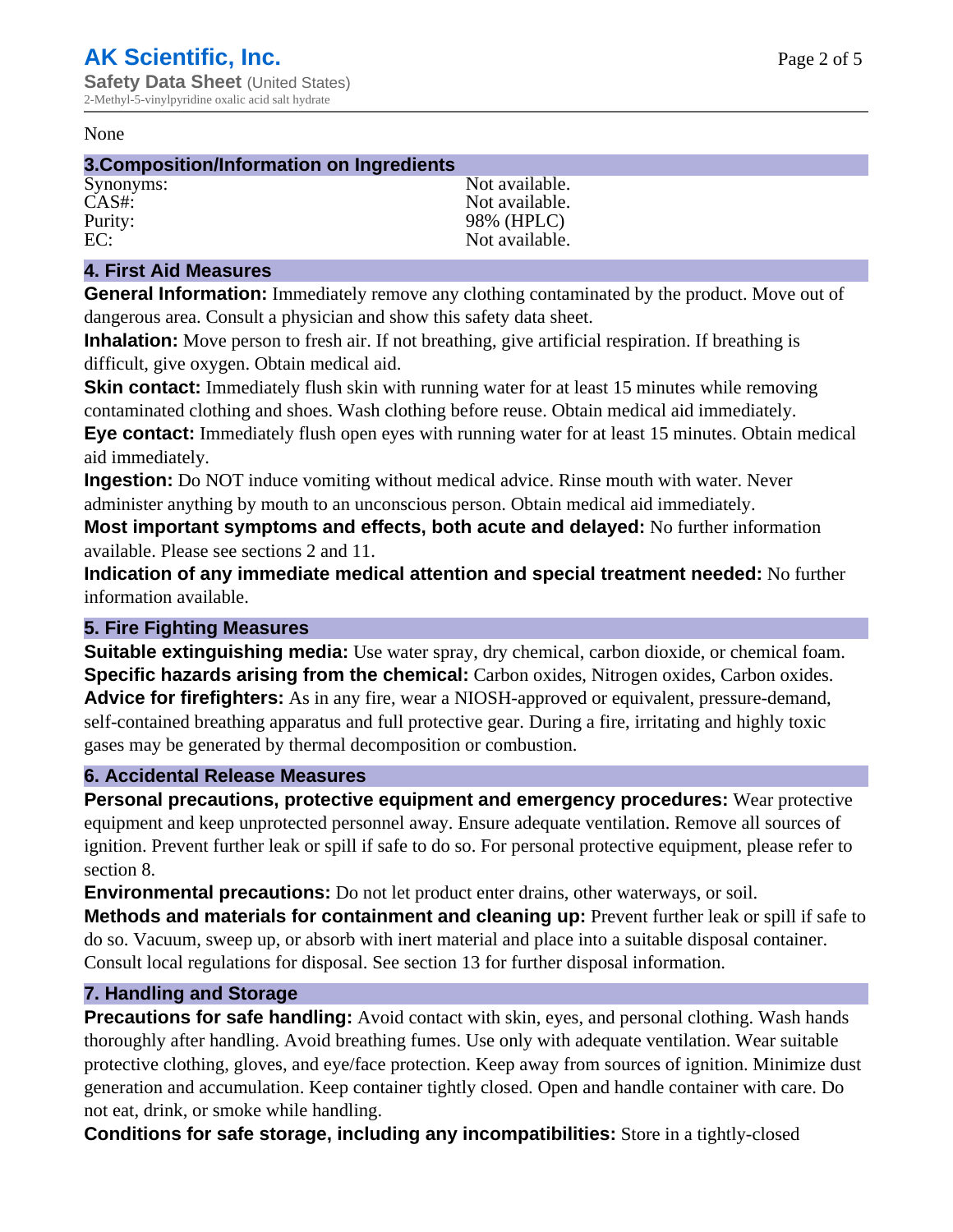container when not in use. Store in a cool, dry, well-ventilated area away from incompatible substances. Keep away from sources of ignition. ,Store long-term in a cool, dry place.

## **8. Exposure Controls/Personal Protection**

#### **Exposure limits:**

| <b>OSHA PEL:</b>  | Not available. |
|-------------------|----------------|
| NIOSH REL:        | Not available. |
| <b>ACGIH TLV:</b> | Not available. |

**Appropriate engineering controls:** Avoid contact with skin, eyes, and clothing. Wash hands before breaks and immediately after handling the product. Facilities storing or utilizing this material should be equipped with an eyewash fountain. Use adequate general and local exhaust ventilation to keep airborne concentrations low.

#### **Personal protection**

| Eyes:        | Based on an evaluation of the eye or face hazards present, wear chemical splash-resistant<br>safety glasses or goggles with side protection. A face shield may be appropriate in some |
|--------------|---------------------------------------------------------------------------------------------------------------------------------------------------------------------------------------|
|              | workplaces. Use eyewear tested and approved under appropriate government standards<br>such as OSHA 29 CFR 1910.133 or EU EN166.                                                       |
| Hands:       | Wear gloves selected based on an evaluation of the possible hazards to hands and skin,                                                                                                |
|              | the duration of use, the physical conditions of the workplace, and the chemical resistance<br>and physical properties of the glove material.                                          |
|              |                                                                                                                                                                                       |
|              | Skin and body: Protective clothing must be selected based on the hazards present in the workplace, the                                                                                |
|              | physical environment, the duration of exposure, and other factors. No fabric can provide                                                                                              |
|              | protection against all potential hazards; therefore it is important to select the appropriate                                                                                         |
|              | protective clothing for each specific hazard. At the minimum, wear a laboratory coat and                                                                                              |
|              | close-toed footwear.                                                                                                                                                                  |
| Respiratory: | Respirators are not a substitute for accepted engineering control measures such as<br>enclosure or confinement of the operation, general and local ventilation, and substitution      |
|              | of less toxic materials. When respiratory personal protective equipment is appropriate                                                                                                |
|              | based on an assessment of respiratory hazards in the workplace, use a NIOSH- or                                                                                                       |
|              | CEN-certified respirator.                                                                                                                                                             |

| 9. Physical and Chemical Properties |                       |
|-------------------------------------|-----------------------|
| <b>Physical State:</b>              | White powder          |
| Molecular Formula:                  | C8H9N.C2H2O4.H2O      |
| Molecular Weight:                   | 227.21                |
| Odor:                               | Not available.        |
| pH:                                 | Not available.        |
| <b>Boiling Point Range:</b>         | Not available.        |
| Freezing/Melting Point:             | $86-89$ °C            |
| <b>Flash Point:</b>                 | Not available.        |
| <b>Evaporation Rate:</b>            | Not available.        |
| Flammability(solid,gas):            | Please see section 2. |
| Explosive limits:                   | Not available.        |
| Vapor Pressure:                     | Not available.        |
| Vapor Density:                      | Not available.        |
| Solubility:                         | Not available.        |
| <b>Relative Density:</b>            | Not available.        |
| Refractive Index:                   | Not available.        |
| Volatility:                         | Not available.        |
| <b>Auto-ignition Temperature:</b>   | Not available.        |
| Decomposition Temperature:          | Not available.        |
| <b>Partition Coefficient:</b>       | Not available.        |
|                                     |                       |

#### **10. Stability and Reactivity**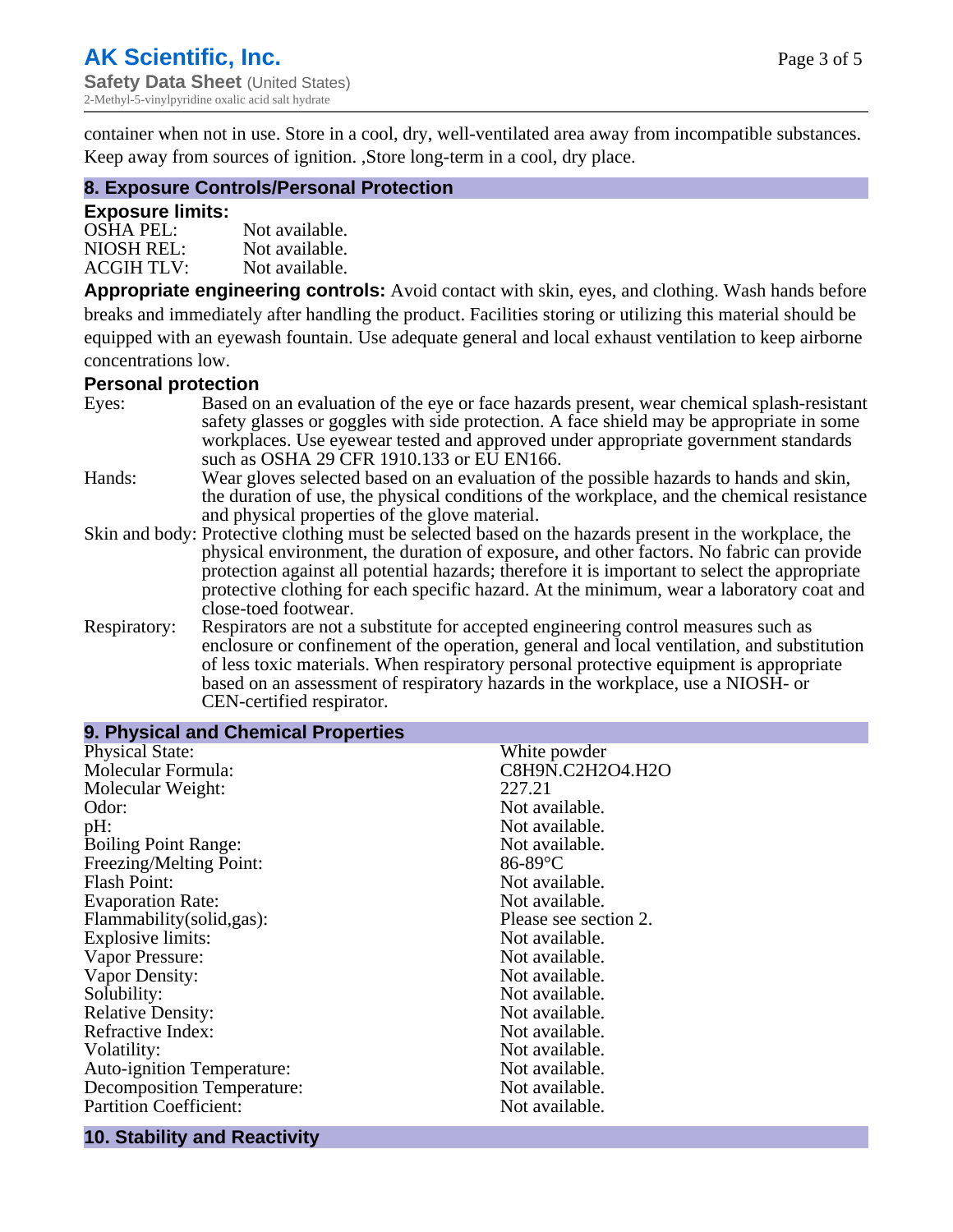| Not available.                                       |
|------------------------------------------------------|
| Stable under recommended temperatures and pressures. |
| Not available.                                       |
| Dust generation.                                     |
| Strong oxidizing agents.                             |
| Carbon oxides, Nitrogen oxides, Carbon oxides.       |
|                                                      |

#### **11. Toxicological Information**

| RTECS#                                         | Not available.                                      |
|------------------------------------------------|-----------------------------------------------------|
| Acute toxicity:                                | Not available.                                      |
| Routes of exposure:                            | Inhalation, eye contact, skin contact, ingestion.   |
| Symptoms related to the physical, chemical and | Skin contact may result in inflammation             |
| toxicological characteristics:                 | characterized by itching, scaling, reddening,       |
|                                                | blistering, pain or dryness. Eye contact may result |
|                                                | in redness, pain or severe eye damage. Inhalation   |
|                                                | may cause irritation of the lungs and respiratory   |
|                                                | system. Overexposure may result in serious illness  |

or death.

#### **Carcinogenicity**

| IARC: | Not classified.                                                                                       |
|-------|-------------------------------------------------------------------------------------------------------|
| NTP:  | Not listed.                                                                                           |
| OSHA: | Not listed.                                                                                           |
|       | Acute toxic effects: Inflammation of the eye is characterized by redness, watering, and itching. Skin |
|       | inflammation is characterized by itching, scaling, reddening, or, occasionally,                       |
|       | blistering.                                                                                           |

| <b>12. Ecological Information</b> |                |  |
|-----------------------------------|----------------|--|
| Ecotoxicity:                      | Not available. |  |
| Persistence and degradability:    | Not available. |  |
| Bioaccumulative potential:        | Not available. |  |
| Mobility in soil:                 | Not available. |  |
| Other adverse effects:            | Not available. |  |

#### **13. Disposal Considerations**

Disposal of waste: Chemical waste generators must determine whether a discarded chemical is classified as hazardous waste. US EPA guidelines for the classification determination are listed in 40 CFR 261.3. Additionally, waste generators must consult state and local hazardous waste regulations to ensure complete and accurate classification. Observe all federal, state and local regulations when disposing of the substance.

Disposal of packaging: Do not reuse containers. Dispose of as unused product.

| <b>14. Transportation Information</b> |                |
|---------------------------------------|----------------|
| <b>DOT (United States)</b>            |                |
| UN number:                            | Not hazmat     |
| Proper shipping name:                 | Not available. |
| Transport hazard class:               | Not available. |
| Packing group:                        | Not available. |
| <b>IATA</b>                           |                |
| <b>UN Number:</b>                     | Not DG         |
| Proper shipping name:                 | Not available. |
| Transport hazard class:               | Not available. |
| Packing group:                        | Not available. |